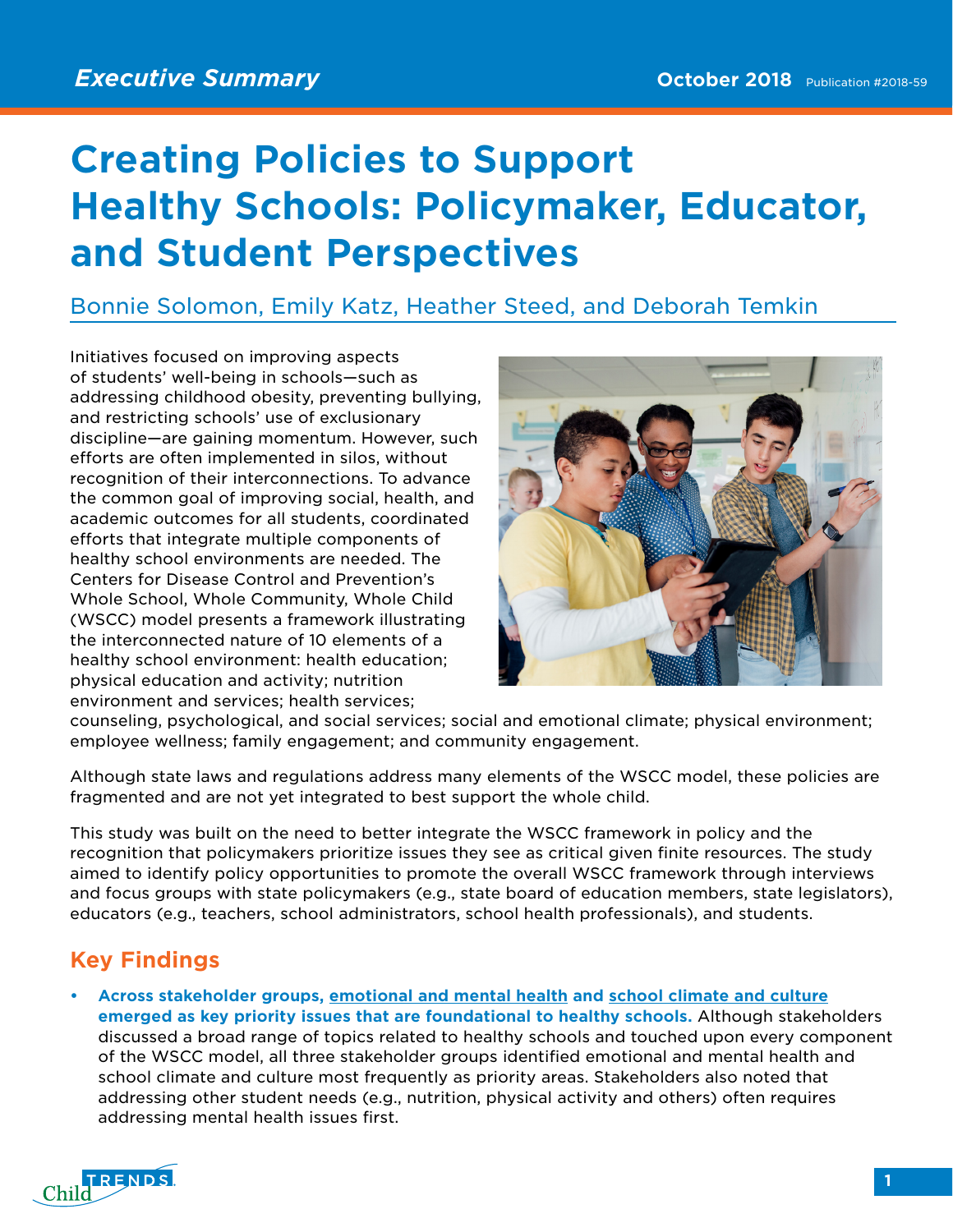- **• Many stakeholders viewed other elements of healthy schools as less pressing or already addressed.** Stakeholders suggested that while all students would benefit from support addressing mental health, social-emotional skills, and school climate, other student needs (e.g., safety, food insecurity) can vary dramatically by school and district.
- **• Schools struggle to address student trauma, according to educators and policymakers.** While many in both groups focused on the impacts of poverty, immigration status, and community violence on youth, several educators emphasized that students, regardless of their socioeconomic level, have significant emotional and mental health needs and may experience trauma. Several students also referenced traumatic events such as school shootings and student suicides, although they never used the term "trauma."
- **• Educators and policymakers focused on stressors outside of school, while students emphasized school-related sources of stress and anxiety.** Policymakers cited addiction issues as a challenge for students and their family members, and educators frequently emphasized the impact of parents' mental health or chronic health issues on students. Both educators and policymakers drew explicit connections between parental addiction, or other types of parental hardship, and student attendance. In contrast, many students attributed high levels of stress and anxiety to demanding academic environments.
- **• All stakeholder groups emphasized the need for increased availability of trained and qualified school personnel to provide support for students' emotional and mental health needs.** Educators and policymakers mentioned the need for more funding to hire additional support staff such as counselors, social workers, and mental health professionals. Educators and students said support staff should be able to dedicate more of their time to working directly with students instead of spending time on paperwork and administrative tasks. However, students said they are often more likely to seek emotional support from teachers than from other school support staff, because they find teachers more approachable, or easier to connect with based on their existing relationships. Policymakers and educators stressed the importance of training teachers how to address students' social and emotional needs and interact with students who have experienced trauma.
- **• Educators and policymakers view social-emotional skill development as an important step to address student needs.** Educators and policymakers viewed social-emotional skill development as critical to developing students' "coping strategies" for effectively dealing with their own mental health issues, as well as "what's going on in the world nowadays." They cited gun violence, fear of deportation, and other forms of community trauma as concerns for students today. Though policymakers and educators discussed the importance of social-emotional skills for academic, career, and life success, this surfaced as the highest priority topic for educators in particular. Students mentioned social-emotional skills only once, in the context of "life skills" that could help them better cope with stress. Stakeholders noted that social-emotional skill development could also help improve school climate and student relationships.
- **• Stakeholders recognize the impact of teacher stress and anxiety on students.** Educators, policymakers, and students identified teacher stress and anxiety as an issue that impacts teacher relationships with students and other staff. Policymakers noted that teachers become frustrated when they do not have the necessary training to meet the breadth of students' needs. Educators highlighted the stress teachers face as a result of making low salaries while their job duties continue to increase. Policymakers and educators said teachers need more professional development and training to fully address the breadth and depth of student needs. Students and educators noted that teachers experience stress and said their relationships with students suffer when they do not feel supported by their administrators.